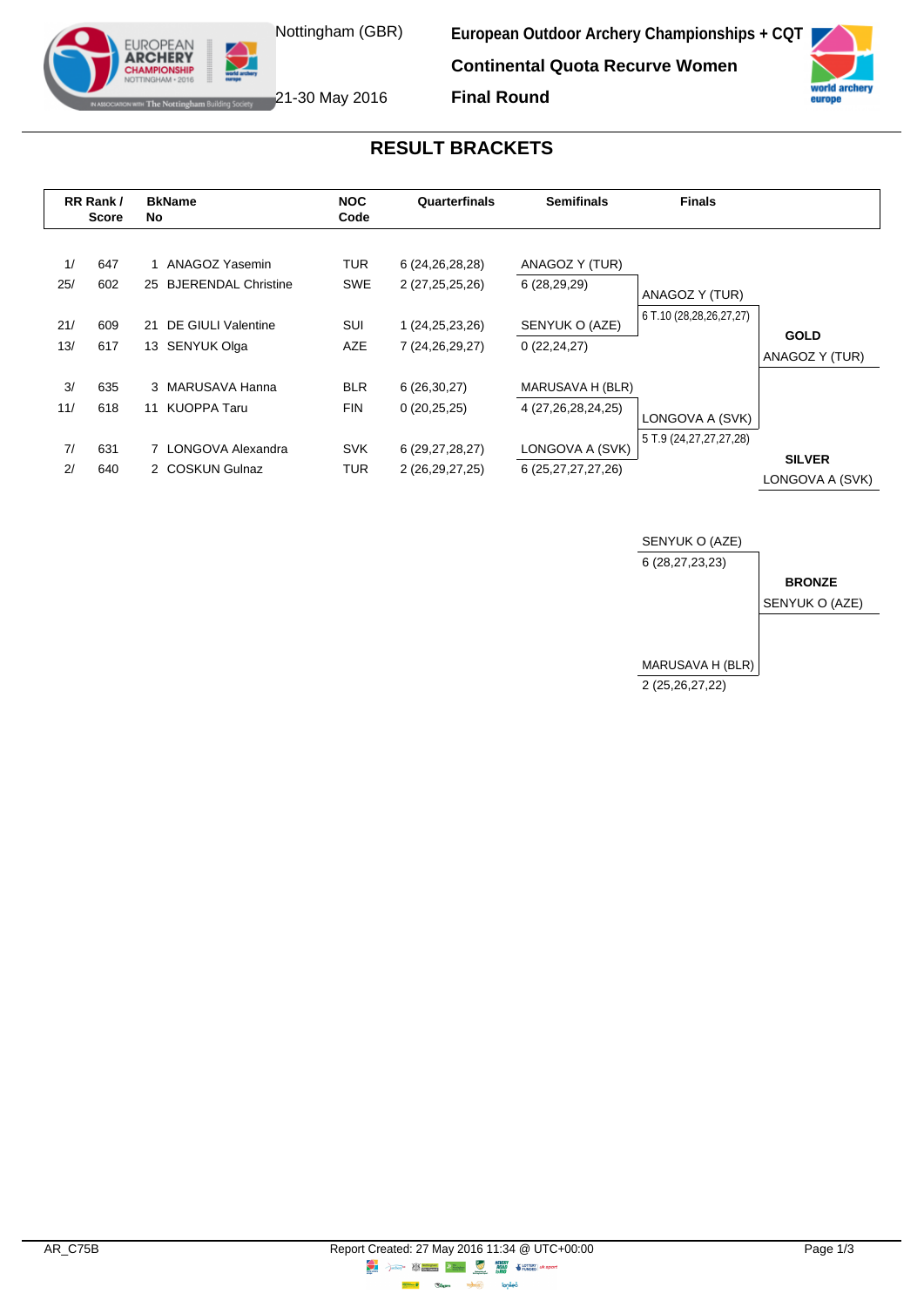

**European Outdoor Archery Championships + CQT**

**Continental Quota Recurve Women**



WHERE Notting ham Building Society 21-30 May 2016

EUROPEAN<br>**ARCHERY MPIONSHII** 

**RESULT BRACKETS**

**Elimination Round**

|            | RR Rank/<br><b>Score</b> | No | <b>BkName</b>                         | <b>NOC</b><br>Code | 1/24<br>Elimin. Round                                                                                                                                                                                                                | 1/16<br>Elimin. Round             | 1/8<br>Elimin. Round                   | Quarterfinals            |
|------------|--------------------------|----|---------------------------------------|--------------------|--------------------------------------------------------------------------------------------------------------------------------------------------------------------------------------------------------------------------------------|-----------------------------------|----------------------------------------|--------------------------|
|            |                          |    |                                       |                    |                                                                                                                                                                                                                                      |                                   |                                        |                          |
| 1/         | 647                      |    | 1 ANAGOZ Yasemin                      | <b>TUR</b>         |                                                                                                                                                                                                                                      | ANAGOZ Y (TUR)                    |                                        |                          |
|            |                          |    | pre-seeded in 1/16th                  |                    |                                                                                                                                                                                                                                      | 6 (29,27,28)                      | ANAGOZ Y (TUR)                         |                          |
|            |                          |    |                                       |                    |                                                                                                                                                                                                                                      |                                   | 7 (25,28,29,29)                        |                          |
| 33/        | 587                      |    | 33 PARNAT Reena                       | EST                | 6(26, 28, 26)                                                                                                                                                                                                                        | PARNAT R (EST)                    |                                        |                          |
| 32/        | 589                      |    | 32 BACKMAN Anne                       | <b>FIN</b>         | 0(24,20,24)                                                                                                                                                                                                                          | 0(24,24,23)                       |                                        | ANAGOZ Y (TUR)           |
| 17/        | 615                      |    | 17 OLIVER Amy                         | <b>GBR</b>         | 6 (29, 24, 26, 27)                                                                                                                                                                                                                   | OLIVER A (GBR)                    |                                        | 6 (24, 26, 28, 28)       |
| 48/        | 500                      |    | 48 OLEKSEJENKO Julia                  | LAT                | 2 (26, 26, 17, 25)                                                                                                                                                                                                                   | 0(27,26,25)                       |                                        |                          |
|            |                          |    |                                       |                    |                                                                                                                                                                                                                                      |                                   | LAURSEN AM (DEN)                       |                          |
| 49/        | 476                      |    | 49 DAXBOCK Astrid                     | <b>ISL</b>         | 2 (20, 16, 30, 24)                                                                                                                                                                                                                   | LAURSEN AM (DEN)                  | 1 (25,26,26,28)                        |                          |
| 16/        | 617                      |    | 16 LAURSEN Anne Marie                 | <b>DEN</b>         | 6 (27,27,27,27)                                                                                                                                                                                                                      | 6(28, 27, 26)                     |                                        |                          |
|            |                          |    |                                       |                    |                                                                                                                                                                                                                                      |                                   |                                        |                          |
| 9/         | 625                      |    | 9 CHRISTIANSEN Carina                 | <b>DEN</b>         |                                                                                                                                                                                                                                      | CHRISTIANSEN C (DEN)              |                                        |                          |
|            |                          |    | -Bye-                                 |                    |                                                                                                                                                                                                                                      | 2 (25,21,27,26)                   | SEMIONOVA J (LTU)                      |                          |
| 41/        | 571                      |    | 41 SEMIONOVA Juliana                  | LTU                | 6(27, 26, 25)                                                                                                                                                                                                                        | SEMIONOVA J (LTU)                 | 0(21, 23, 23)                          |                          |
| 24/        | 606                      |    | 24 ETXEBERRIA FERRER Mirene ESP       |                    | 0(26, 24, 24)                                                                                                                                                                                                                        | 6 (29,24,22,28)                   |                                        |                          |
|            |                          |    |                                       |                    |                                                                                                                                                                                                                                      |                                   |                                        | <b>BJERENDAL C (SWE)</b> |
| 25/        | 602                      |    | 25 BJERENDAL Christine                | SWE                | 7 (27, 26, 27, 29, 27)                                                                                                                                                                                                               | <b>BJERENDAL C (SWE)</b>          |                                        | 2 (27, 25, 25, 26)       |
| 40/        | 572                      |    | 40 KREICBERGA Anete                   | LAT                | 3 (29, 25, 27, 22, 25)                                                                                                                                                                                                               | 6 (26,27,26,29,27)                | <b>BJERENDAL C (SWE)</b>               |                          |
|            |                          |    |                                       |                    |                                                                                                                                                                                                                                      |                                   | 6(25,24,26)                            |                          |
|            |                          |    | pre-seeded in 1/16th                  |                    |                                                                                                                                                                                                                                      | PITMAN B (GBR)                    |                                        |                          |
| 8/         | 628                      |    | 8 PITMAN Bryony                       | <b>GBR</b>         |                                                                                                                                                                                                                                      | 4 (25, 28, 27, 28, 22)            |                                        |                          |
| 5/         | 631                      |    | 5 MARTIN Adriana                      | <b>ESP</b>         |                                                                                                                                                                                                                                      | MARTIN A (ESP)                    |                                        |                          |
|            |                          |    | pre-seeded in 1/16th                  |                    |                                                                                                                                                                                                                                      | 2 (25,27,27,26)                   | PLANEIX S (FRA)                        |                          |
|            |                          |    |                                       |                    |                                                                                                                                                                                                                                      |                                   | 5 T.6 (27,28,26,26,24)                 |                          |
| 37/        | 575                      |    | 37 GKORILA Anatoli                    | GRE                | 0(25, 24, 23)                                                                                                                                                                                                                        | PLANEIX S (FRA)                   |                                        |                          |
| 28/        | 598                      |    | 28 PLANEIX Sophie                     | <b>FRA</b>         | 6(26,25,26)                                                                                                                                                                                                                          | 6 (25,27,29,27)                   |                                        | DE GIULI V (SUI)         |
| 21/        | 609                      |    | 21 DE GIULI Valentine                 | SUI                |                                                                                                                                                                                                                                      | DE GIULI V (SUI)                  |                                        | 1 (24, 25, 23, 26)       |
| 44/        | 565                      |    | 44 POCIUNAITE Gerda                   | LTU                | 6 (26,24,28,24)<br>2 (28, 22, 24, 18)                                                                                                                                                                                                | 6 T.8* (27,26,25,25,27)           |                                        |                          |
|            |                          |    |                                       |                    |                                                                                                                                                                                                                                      |                                   | DE GIULI V (SUI)                       |                          |
|            |                          |    | -Bye-                                 |                    |                                                                                                                                                                                                                                      | DZIOMINSKAYA K (BLR)              | 6 T.10 (27,26,25,29,27)                |                          |
| 12/        | 618                      |    | 12 DZIOMINSKAYA Karyna                | <b>BLR</b>         |                                                                                                                                                                                                                                      | 5 T.8 (27, 24, 23, 27, 29)        |                                        |                          |
|            |                          |    |                                       |                    |                                                                                                                                                                                                                                      |                                   |                                        |                          |
| 13/        | 617                      |    | 13 SENYUK Olga                        | AZE                |                                                                                                                                                                                                                                      | SENYUK O (AZE)                    |                                        |                          |
|            |                          |    | -Bye-                                 |                    |                                                                                                                                                                                                                                      | 7 (27,26,28,27)                   | SENYUK O (AZE)                         |                          |
|            |                          |    |                                       |                    |                                                                                                                                                                                                                                      |                                   | 6 T.10 (28,27,27,22,24)                |                          |
| 45/<br>20/ | 564<br>610               |    | 45 DIELEN Nathalie<br>20 MARIN Alicia | SUI<br><b>ESP</b>  | 6 (28,26,28,22,26)<br>4 (26,26,26,27,26)                                                                                                                                                                                             | DIELEN N (SUI)<br>1 (27,24,24,26) |                                        |                          |
|            |                          |    |                                       |                    |                                                                                                                                                                                                                                      |                                   |                                        | SENYUK O (AZE)           |
| 29/        | 595                      |    | 29 UMER Ana                           | <b>SLO</b>         | 6(29, 27, 28)                                                                                                                                                                                                                        | UMER A (SLO)                      |                                        | 7 (24, 26, 29, 27)       |
| 36/        | 581                      |    | 36 LUCANICOVA Zuzana                  | <b>SVK</b>         | 0(25, 24, 26)                                                                                                                                                                                                                        | 6 (28, 29, 27, 27)                |                                        |                          |
|            |                          |    |                                       |                    |                                                                                                                                                                                                                                      |                                   | UMER A (SLO)<br>5 T.2 (25,24,27,23,28) |                          |
|            |                          |    | pre-seeded in 1/16th                  |                    |                                                                                                                                                                                                                                      | NURMSALU L (EST)                  |                                        |                          |
| 4/         | 635                      |    | 4 NURMSALU Laura                      | <b>EST</b>         |                                                                                                                                                                                                                                      | 2 (27,27,27,27)                   |                                        |                          |
|            |                          |    |                                       |                    | Report Created: 27 May 2016 11:34 @ UTC+00:00                                                                                                                                                                                        |                                   |                                        |                          |
| AR_C75A    |                          |    |                                       |                    | <b>Example 19 and 19 and 19 and 19 and 19 and 19 and 19 and 19 and 19 and 19 and 19 and 19 and 19 and 19 and 19 and 19 and 19 and 19 and 19 and 19 and 19 and 19 and 19 and 19 and 19 and 19 and 19 and 19 and 19 and 19 and 19 </b> |                                   |                                        | Page 2/3                 |

**lensed**